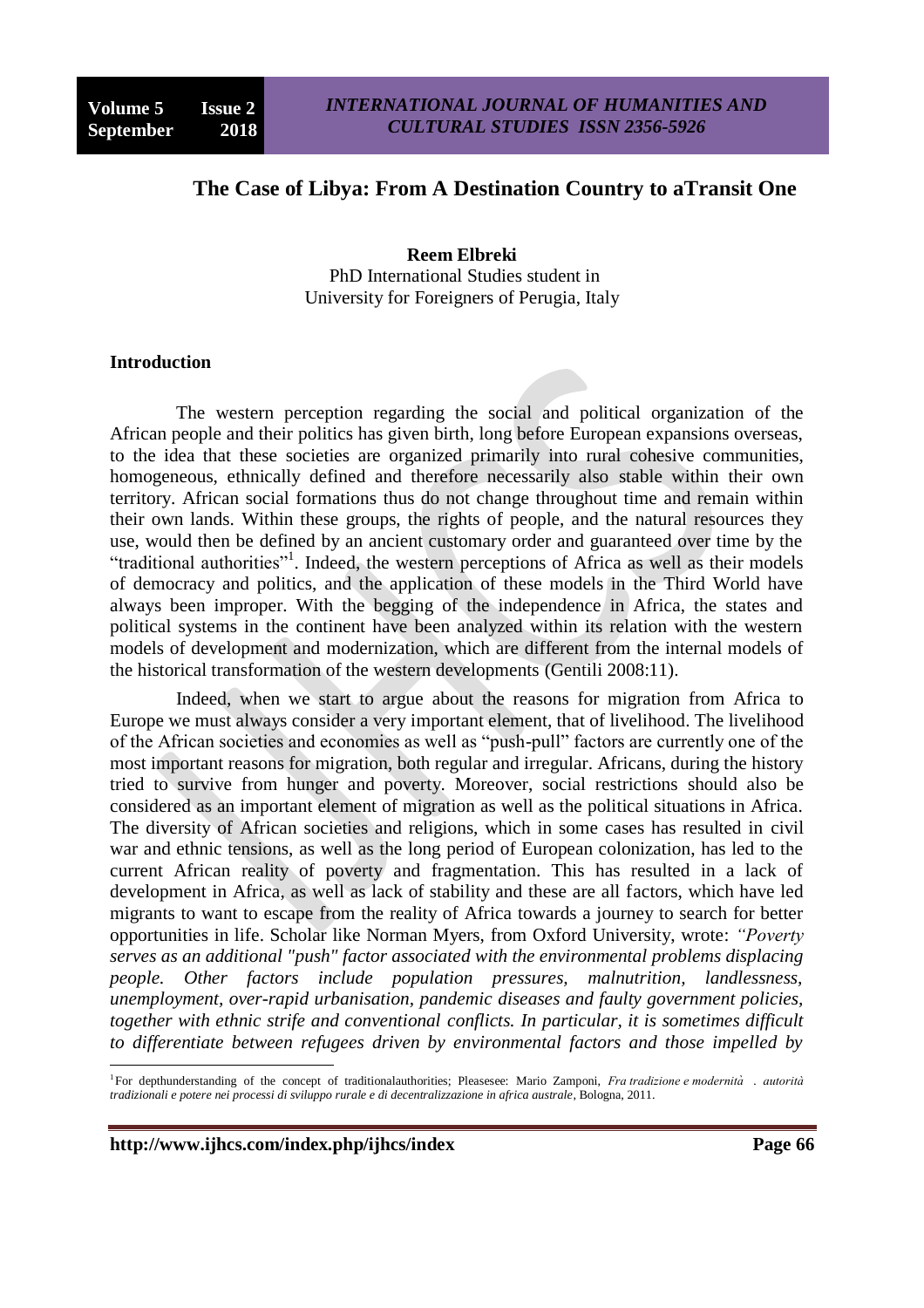### *INTERNATIONAL JOURNAL OF HUMANITIES AND CULTURAL STUDIES ISSN 2356-5926*

*economic problems. In certain instances, people with moderate though tolerable economic circumstances at home feel drawn by opportunity for a better livelihood elsewhere. They are not so much pushed by environmental deprivation as pulled by economic promise. This ostensibly applies to many Hispanics heading for the United States. But those people who migrate because they suffer outright poverty are frequently driven also by root factors of environmental destitution. It is their environmental plight as much as any other factor that makes them economically impoverished. This generally applies to those refugees who migrate to areas where economic conditions are little if any better than back home, as is the case with many people who migrate within Sub-Saharan Africa and the Indian subcontinent. In this instance, with poverty and "life on the environmental limits" as the main motivating force, it matters little to the migrants whether they view themselves primarily as environmental or economic refugees."*(Myers 2005:4).

Another fact that must be taken into account is that the social conditions and ethnic problems mentioned above, during the pre-colonization period and even during the period of colonization, led males to migrate in order to search for opportunities to families' survivals. Therefore, history of Africa is full of mobility, and we cannot separate the phenomenon of illegal immigration today from its historical origins. For this reason migration as a means to escape and survive is firmly in the imagination of the African generations (Tornimbeni 2010:11-14).

BelachewGebrewold in his book Africa and Fortress Europe, regardingpush and pull wrote: *"Whendiscussing the causesofmigrationthere are usuallytwocategories of analysis: push and pull factors. The most common pushfactors are economic or demographic (poverty, unemployment, lowwages, high fertilityrates, lack of basichealth and education); political (conflict, insecurity, violence, poorgovernance, corruption and human rightsabuses); social and cultural (discrimination on the basis of ethnicity, religion, gender or caste); and environmental (harvestfailure, resourcedepletion, and natural and/or man-made disasters). Pull factors are economicopportunities (spread by global media) suchasjobs, an increase in living standards, and personal opportunitiessuchasfamilyreunification."* (Gebrewold 2016:86)*media) suchasjobs, an increase in living standards, and personal opportunitiessuchasfamilyreunification."* (Gebrewold 2016:86)

In this artical, I will mainly focus on what has already become known today as the Libya-Lampedusa route or central Mediterranean route. Analyzing how the "Arab uprisings" particularly the collapse of the Libyan regime, caused a negative impact on the security of the Mediterranean. To do so, we should consider some general features; one of the features is the geographical background of the Libyan landscape, as well as Libya's relationships with neighboring countries. Moreover, I will illustrate the political relations between Libya and the West, showing the importance of the Libyan state in terms of geographical location and political influence in reducing or increasing migration to the West, considering that Libya is one of the key actor factors in the growth of the phenomenon of illegal immigration in the last two decades at the very least.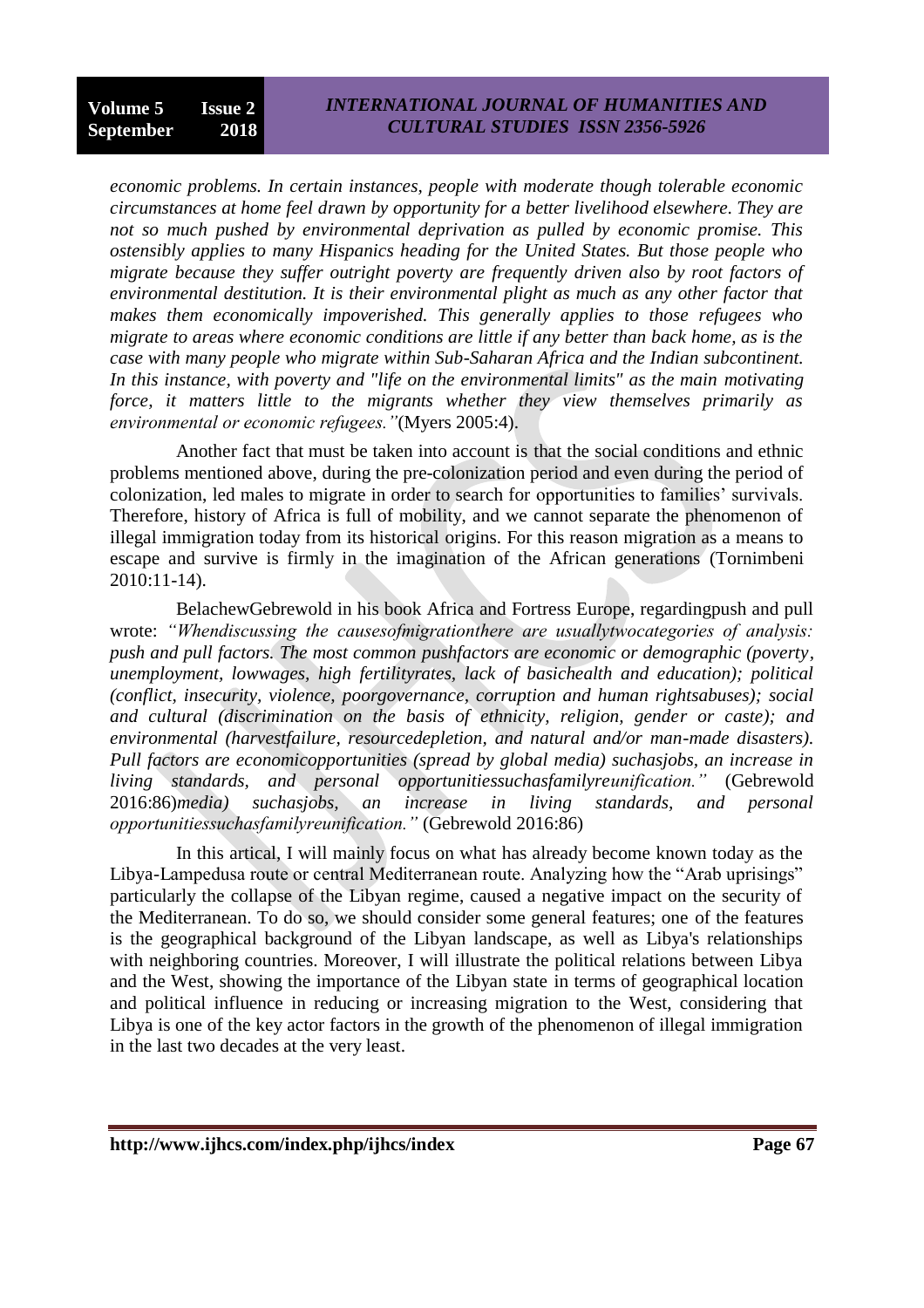#### **Libya: from country of destination to transit country**

Geographically, Libya spans over 1,775.500 square kilometers (679 362 square miles), making it the  $17<sup>th</sup>$  largest country in the world in terms of area. It is bordered to the north by the Mediterranean Sea, and by Tunisia and Algeria from the west. To the southwest it is bordered by Niger and to the south it borders by both Chad and Sudan, while to the east with Egypt. The Libyan coast is the longest of any African country overlooking the Mediterranean Sea. It occupies 1,770 kilometers (1,100 miles) of Mediterranean Sea coastline (Cresti-Cricco 2015:21-25). This geographical background helps us to understand the fact that Libya is a magnet country for immigrants from Sub-Saharan Africa.

Regarding Libya's political history, which is relevant in relation to the recent growing phenomenon of illegal immigration, we should also not forget that economy is a key factor in the migration phenomena. Two questions, from my point of view, must be answered to reach further understanding. The first question is: how did Libya become a transit country? But before answering this question we need to answer anther question: how did Libya become a destination country for immigrants? Oil, desert, work opportunities, and survival; all these words are key factors in order to reach the answer to the above two questions.

Starting first with the answer to the second question (how did Libya become a destination country for immigrants?), after the discovery of oil in Libya in the beginning of the 1960s, Libya began a new phase of life. Olivier Pliez wrote*: "*Sin daglianniSessanta del secolo scorso la Libia costituisce un polo d'attrazione per immigrati che giungono l lavorare in tutti i setori d'imoiegoofferti da questopaesevasto e sottopopolato (circa 6,5 milioni di abitanti). Al momento della conquista dell'indipendenzza, nel 1951, la Libia è un paese povero: la ricchezza giunge solo con l'inizio dello sfruttamento dei giacimenti di idrocarburi, a partire dal 1961, e soprattutto con la spettacolare crescita della rendita delle attività petrolifere nel corso degli anni Settanta*"* (2006:65).

The State However developed a need for workers in various fields, and with the start of the development process in the 1960s and 1970s, Libya became a destination for different workers in different sectors, the State to maintain the development process. Libya in this era was seen as relatively stable compared to the countries of the Sahel, and it was also considered as a developed country, which gave employment to the citizens of the neighboring countries, providing the opportunity to work in the above-mentioned sectors. Egypt, in particular, was one of the countries that encouraged a large proportion of labor contracts in Libya, which were mainly temporary work contracts. Egyptian workers and new migrants found vacancies in large sectors of the labor market such as infrastructure and education. Everything continued at this pace for nearly two decades, during which Libya saw a leap in several areas, notably infrastructure and the oil production sector; as well as marketing and education, which, as mentioned above was dependent on Egyptian manpower, with a rare presence of sub-Saharan Africans up until nearly the beginning of the 1990s (Sara 2006:17-18).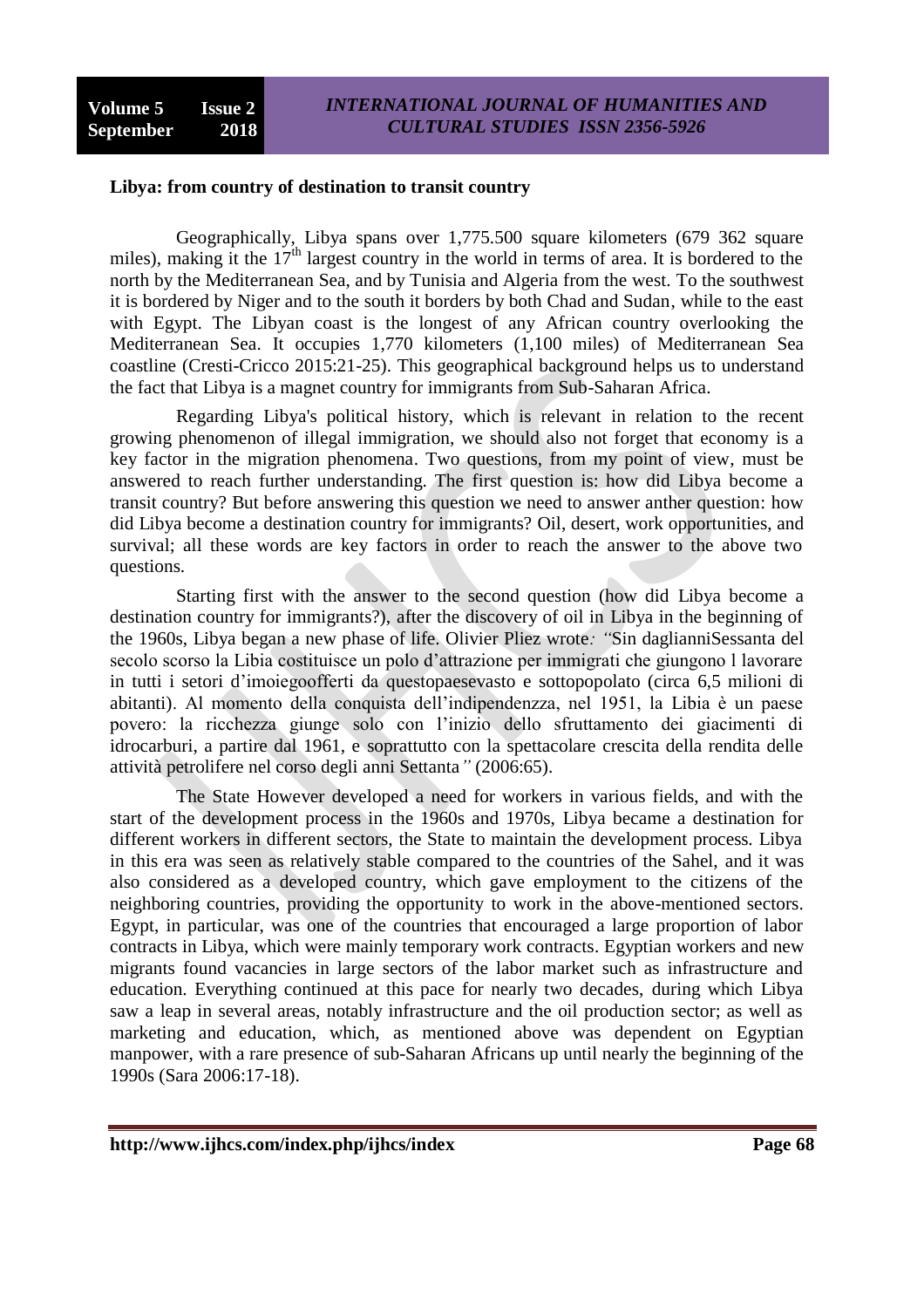## *INTERNATIONAL JOURNAL OF HUMANITIES AND CULTURAL STUDIES ISSN 2356-5926*

Olivier Pliez added: *"In un primo momento l'immigrazione araba è largamente preponderante (l'88,6% degli stranieri residenti nel 1973), con prevalenza dei cittadini tunisini ed egiziani; successivamente essa viene bilanciata, nel corso degli anni Settanta e Ottanta, dall'arrivo, per mezzo di contratti internazionali, di lavoratori europei e asiatici (rispettivamente il 19% e il 22,6% nel 1984). Ma questo modello migratorio entra in crisi a partire dai primi anni Ottanta, messo alle corde dal crollo del prezzo del petrolio. Inizia cosi un periodo di espulsioni di massa di immigranti. Durante gli anni dell'embargo la crisi economica si aggrava, e si configurano nuovi orientamenti geopolitici. I residenti stranieri, il cui numero diminuisce di un terzo tra il 1984 e il 1995, sono originari per metà del Machrek e per un terzo dell'Africa subsahariana.*

*Da un decennio a questa parte i flussi migratori dall'Africa subsahariana verso la Libia acquistano grande importanza. Mentre Tripoli tende a parlarne in modo generico, inglobando l'insieme del continente africano, la costruzione di questo spazio migratorio si fonda soprattutto sugli stati del bacino del lago Ciad, dal momento che quasi il 90% degli immigranti subsahariani proviene da tre soli stati: il Sudan (70,4%), ilCiad (13,2%) e il Niger (4,4%). Questo nuovo contesto migratorio verrà qui affrontato con riferimento al suo crescente significato nel dialogo multilaterale tra la Libia e i paesi della regione, alla sua incidenza spaziale sulle città saharo-sahrliane e ai numerosi malintesi che sottendono la nuova politica migratoria libica nel quadro della politica di esternalizzazione della frontiere europee."*(Pliez 2006:66).

Ferruccio Pastore and Luca Trinchieri in therestudies*La Libia nel sistema migratorio mediterraneo* howeverwrote:*"Petrolio e deserto : ricchezza naturale e scarsità demografica. Come nei paesi del Golfo Persico , questa particolare combinazione di fattori spiega perché la Libia sia stata a pa rtire dagli anni Settanta un importante paese di immigrazione. Le cifre ufficiali, con tutte le loro carenze e i loro limiti intrinseci (innanzitutto il fatto che non includono i lavoratori stranieri irregolari), sono sufficienti a confermarlo. Il numero di stranieri residenti nel paese era di 618.000 nel 2005, in crescita costante dal 1985 a un tasso del 2% annuo (United Nations, 2005). Con una popolazione complessiva stimata sui 6,16 milioni (ma in rapida crescita: secondo le previsioni delle Nazioni Unite dovrebbe raggiungere la soglia di 8,08 milioni entro il 2025 e di 9,68 milioni nel 2050) ( United Nations , 2006), la Libia si avvicina ai più grandi Stati europei d'immigrazione in termini di percentuale di immigrati sulla popolazione totale e si situa tra i primi in Africa (tab. 1)."* (Pastore-Trincheri 2008:21).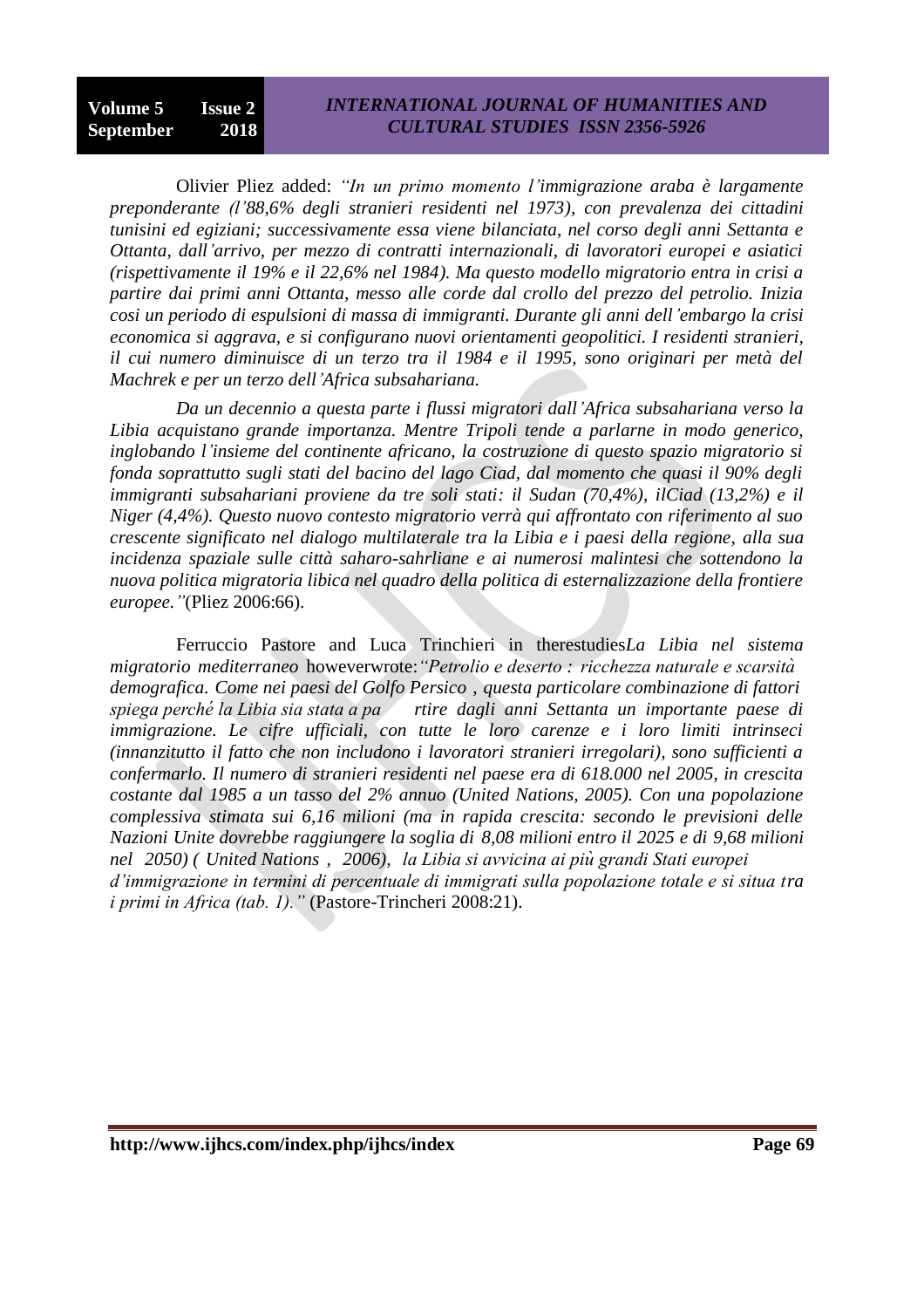Tab. 1: Ten African countries with highest percentage of international migrants on total<sup>2</sup>

| 1. Gabon         | 17.7 |
|------------------|------|
| 2. Gambia        | 15.3 |
| 3. Côte d'Ivoire | 13.1 |
| 4. Libya         | 10.5 |
| 5. Comoros       | 8.4  |
| 6. Ghana         | 7.5  |
| 7. Congo         | 7.2  |
| 8. Namibia       | 7.1  |
| 9. Seychelles    | 6.1  |
| 10. Burkina Faso | 5.8  |

From this we can understand that the geographical nature of Libya is a key factor in how the country becomes a transit country, after having mainly been for years a country of destination.

One historical event should be considered, the Chadian-Libyan war from 1978 until 1986, and the subsequent developments in the border area between Libya and Chad and Niger, as well as Sudan. By the end of this war, Libya was compelled to establish a cautious relationship with Chad, a fact that led to a continuous tendency of the Chadian army to enter Libyan territory. Moreover, the historical tribal ties between the population of the northern region of Chad and the southern cities of Libya, or the common borderlands (The so-called Aouzou strip) allowed smuggling movements in this region. This war, in fact, greatly contributed to the development of the desert. The city of Kufra, for instance, completely changed during and after the war, from being a remote village and rural area to being an urban city and a cultural center, which helped to develop the border strip between Libya, Sudan, Chad and Niger (Cresti-Cricco 2011:94-98), thanks to the project of Great Man - Made River<sup>3</sup>. In fact, the Gathafi regime's desire for the development of the city attracted the attention of smugglers and laborers to this city, looking for opportunities and a stable livelihood. This urban transformation in the Sahara led not only to the development of the Sahara, but also to new integration and mobility between Libya and its Southern countries.

**http://www.ijhcs.com/index.php/ijhcs/index Page 70**

<u>.</u>

<sup>2</sup> Source: United Nations, Department of Economic and Social Affairs, PopulationDivision, *International Migration 2006,*[http://www.un.org/esa/population/publications/2006Migration\\_Chart/2006IttMig\\_wallchart.xlsmR](http://www.un.org/esa/population/publications/2006Migration_Chart/2006IttMig_wallchart.xlsm)etrieved 18 Feb.2017.  $3$  The Great Man-Made River is a network of pipes that supplies water to the Sahara in Libya. It is the world's largest irrigation project. For a deeper knowledge about the project see: F. Cresti, M. Cricco, *Gheddafi I volti del potere,* p. 94.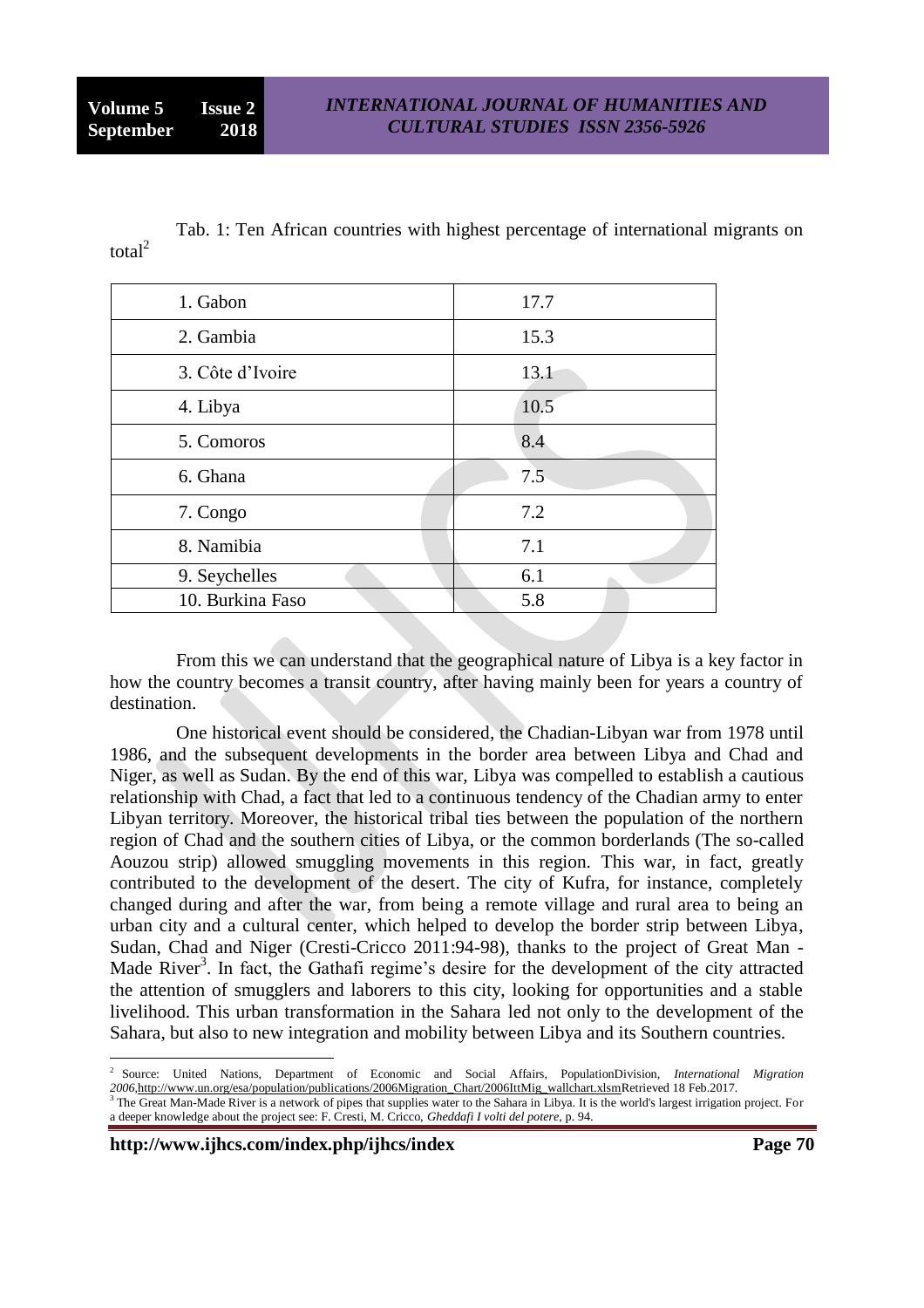Olivier Pliez; however, is one of the author who was from my point of view very clear in clarify the relation between Libya and its southern border countries, showing the importance of this relation on the movements of migration flews, migration flows indeed, from sub-Saharan Africa to Libya have contributed, to change the geography of the Sahara, the cities where migrants pass by as a transit point to the north, have indeed seen development of economy as well as the engine of local development for the residents. According to Pliez: "*I flussimigratoritral'Africasubsahariana e la Libiahannocontribuito, nelgiro di qualche anno, a modificare la geografia del Sahara. Le cittànellequaliimigrantifannotappahannoinfatticonosciuto lo sviluppo di un'economia di transitochesi è rivelataallostesso tempo unarisorsa per colorochesono di passaggio e un motoredellosviluppo locale per iresidenti* ". (Pliez 2006:72).

In the 70s and 80s the first waves of migration are part of a migrationcontextcharacterized by proximityspatial, acrossborders and ethnicconnotationsuchas the Tuareg, the Tubu and the Sudanese. In the nineties, migrationprocesses are continued to grow from Africancountries, callingintoquestion the spatialreference of the Sahara, aswellas the ethnic and religious, and the directrelationshipbetweenimmigration and emigration from the Sahel in Libya. Thisdichotomyisreflected so evident in urbanlandscapes, underlining the differencebetween a first period, in whichmultiply the villages of refugees on the outskirts of the city of the Libyan Sahara, and a secondperiod, in which the villages are overwhelmed by the rapiddevelopment of informalhousing. thus made the example of Sebhaisrevealing (Pliez 2006:72-74).

However, by the end of the 1980s, Libya began to pursue a new foreign policy. In December  $27<sup>th</sup>$  1985, the international airport of Rome (Fiumicino) and Vienna airport, at the same time, faced terrorist attacks from four armed persons who belonged to the organization "Abu Nidal" which had a Libyan support; the terrorists attacked the check–in of the Israelian air company El AI and the American air company TWA, and they killed 16 passengers; this led to impatience of the U.S government Ronald Reagan who was already against the regime of Gathafi, as consequence; April  $15<sup>th</sup>$  1986 the American air force bombed Tripoli and Benghazi (Cresti-Cricco 2015:249-250).

Moreover, at the beginning of the 1990s, Libya was officially condemned due to its involvement in international terrorism, because of its direct involvement in the Lockerbie attack in December 1988, when two man of the intelligence service of the Gathafi regime were involved on the bomb explosion on the Pan Am Flight 103. This was a Pan American World Airways passenger flight that flew from London to New York City. On 21 December 1988, while fighting over Lockerbie, Scotland, crashed and 270 people were killed (Cresti-Cricco 2011:90).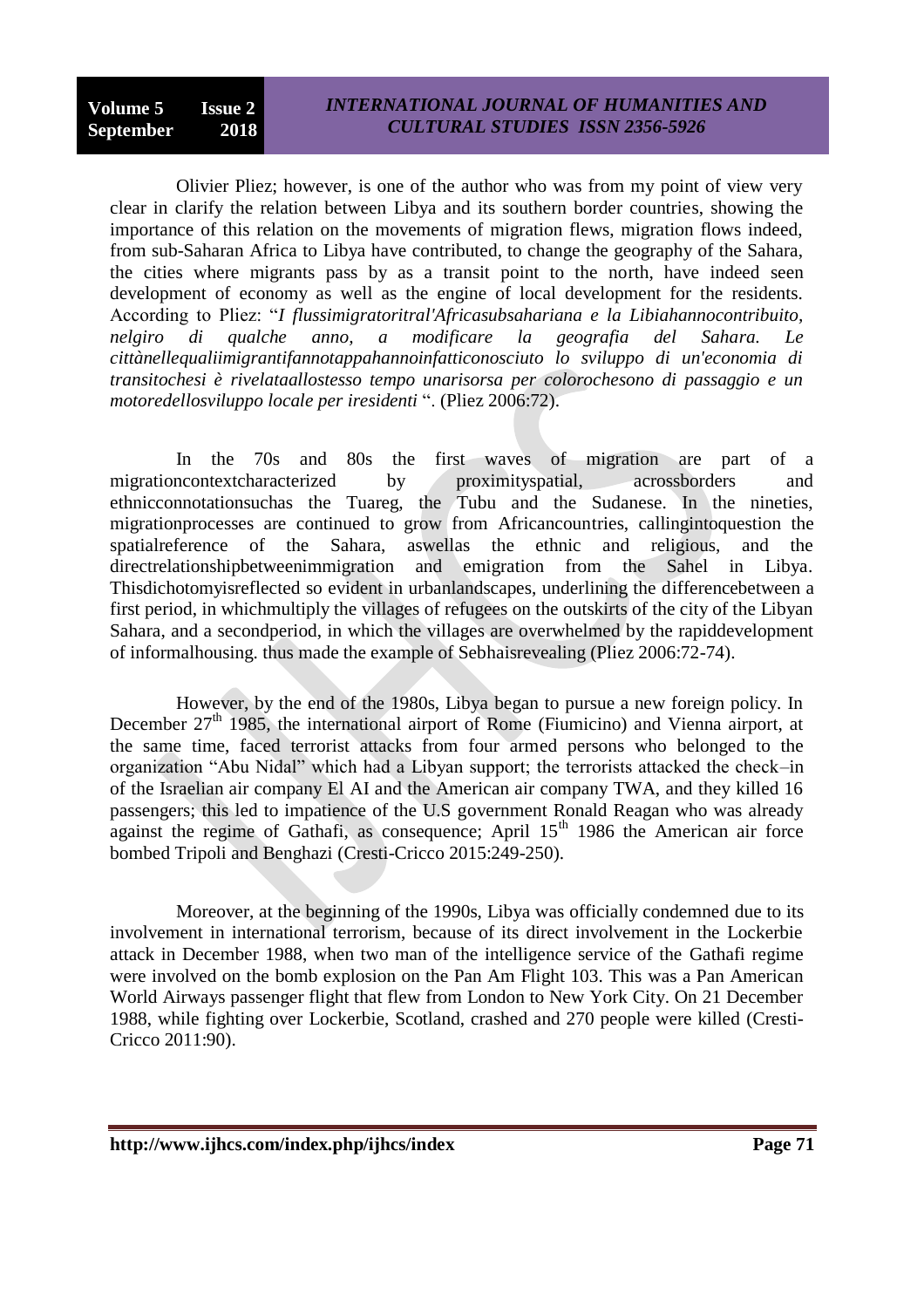## *INTERNATIONAL JOURNAL OF HUMANITIES AND CULTURAL STUDIES ISSN 2356-5926*

The International community, immediately after the condemned act, imposed international isolation on Libya. On March 31st 1992, the Security Council of the United Nation decided resolution N. 748 of the embargo, and this lead to a difficult economic situation in the country(Cresti-Cricco 2011:90). When Gathafi found himself alone in the face of the international embargo, he was forced to completely change his policy, and turn to his African allies. This alliance became clearer with the declaration of the African Union, in the Libyan city of Sirt, the stronghold of the Gathafi regime on 1999(Cresti-Cricco 2011:90).

However, this is still not enough to explain the cooperation between Libya and the countries of the Sahel and the Arabs countries. In March 1989 in the capital city of Tripoli, Gathafi announced a rapprochement with neighboring countries; this rapprochement was significant unilateral opening of the eastern border with Egypt, and a few days after the western frontier with Tunisia and Algeria, this alliance bring more than 70.000 of manpower from this countries, spicily, after the agreement that allowed the citizens of these countries travelled among without passports (Cresti-Cricco 2011:120).

Considering the Ethiopian– Eritrean war in the late of 1998-2000 and the common border between Sudan and the war zones, and the fact of the exodus of migrants from Eritrea to Sudan to escape from conflict, these migrants found other ways in the borderland between Sudan and the city of Kufra. In addition, with the increasing pace of tension and conflict in the desert there was an increasing number of victims, and this, together with the prevalence of hunger and disease as well as the lack of infrastructure, put pressure on the Libyan health sector. Libya had become, by that time, the focus of attention for migrants and smugglers, where the vast geography of the area helped towards the evolution of the phenomenon of illegal migration to the heart of Libya (Ciabarri 2014:251-252).

Since the begging of 2000s, Libya entered a new phase in it history, and its foreign policy. So far, it is very important to highlight that the first gesture from the Gathafi regime to engage with the international community took place in 1998 when the regime declared that Osama bin Laden was a terrorist, submitting a memorandum to Interpol against him claiming his cooperation with Libyan radical groups (Mezran-De Maio 2007:440-444). Not only this, but immediately after 9/11 Gathafi condemned the attack and offered his support and assistance in the fight against international terrorism (Mezran-De Maio 2007:440-446).

This historical phase of Libyan history, which is known in Libya as the reform period, was a period led by the son of Gathafi, "Siyfe Al-Islam" who was destined to take over the rule of Libya after his father. Gathafi 's son worked in this period to try to maintain broad alliances with European Union. Siyfe, the first son of Gathafi's second wife, who studied for his PHD in Great Britain, turned back immediately to Libya and started his economic development projects (Cresti-Cricco 2011:125), and to address most of the outstanding issues between Libya and some Member States of the European Union since the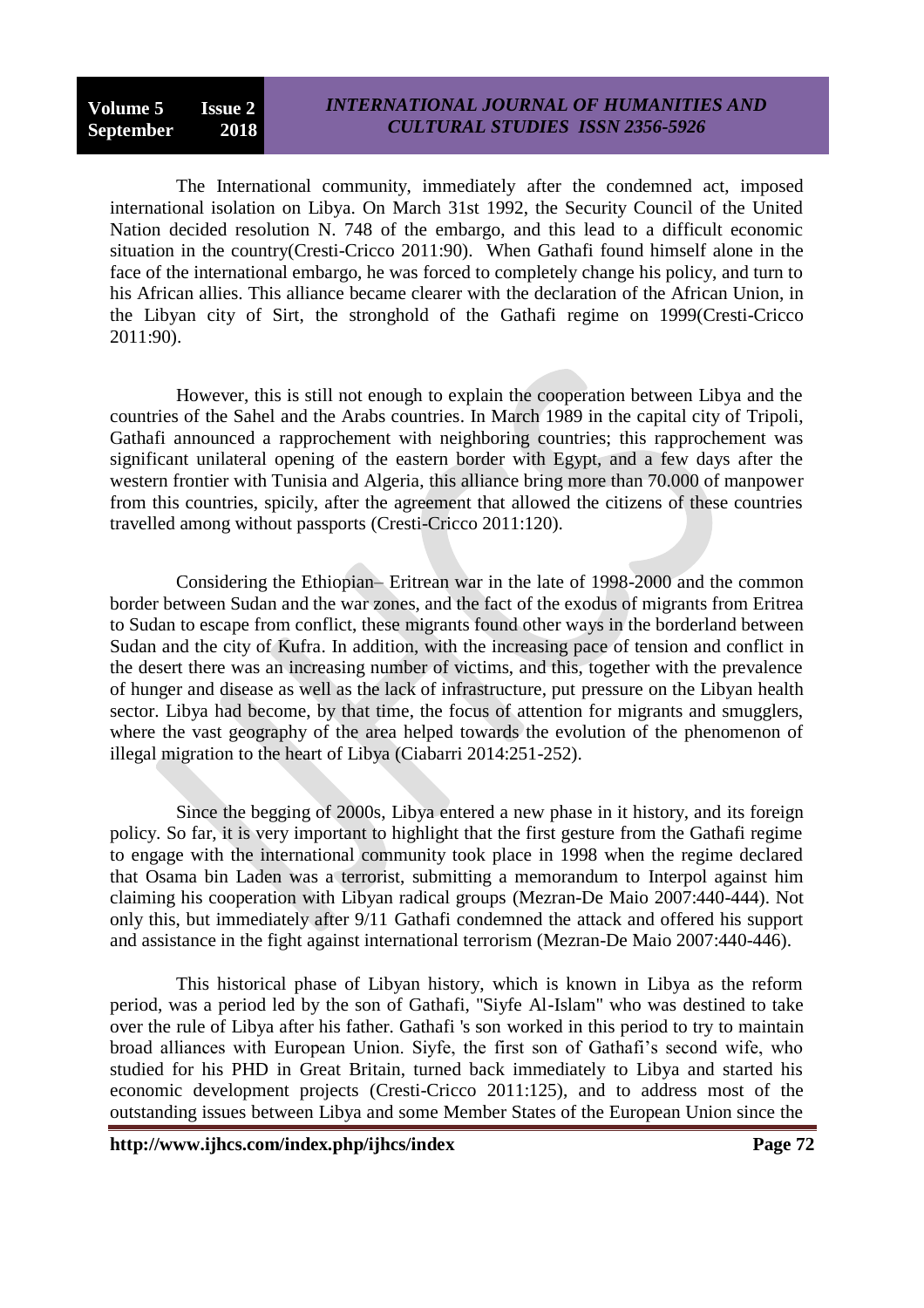late 1980s. In spite of the difficulties, he was able to form a new foreign policy of Libya, and closed many of the outstanding dossiers using effective diplomatic channels. Indeed, between 2003 and 2004 he played a very important role on behalf of the Libyan regime regarding Libya's nuclear program after the collapse of the Iraqi regime in 2002, and Libya was able to close this program by 2005. Another very important question addressed by Libya was concluding a comprehensive agreement with the US regarding the case of the [Lockerbie bombing;](http://en.wikipedia.org/wiki/Lockerbie_bombing) the issue ended with an agreement to pay compensation to the victims' families. Moreover, the regime also managed a settlement regarding one of the thorniest issues that has gripped public opinion for more than a decade: the HIV trial, the case of AIDS victims in Libya is an issue involving five Bulgarian nurses and a Palestinian doctor who were working in al-Fateh Children's Hospital in the city of Benghazi in Libya put on charges of infecting 426 Libyan children with blood contaminated with HIV. The settlement ended with the release of the six defendants after the Libyan judiciary had issued a death sentence on them. It is believed that this was the result of intensive interventions and pressure by the European Union to settle this famous social-political scandal known as the Bulgarian nurses' scandal. This, too, ended by paying compensation to the families of the Libyan victims, and the release of the accused after a trial that had lasted for a decade. All this after discussions and agreements in which France played a key role during the presidency of Nicolas Sarkozy, who was able to convince the Gathafi regime to abandon the death sentence against the accused in mid-2007 (Cresti-Cricco 2015:268-270).

Through the strengthening of its relations with Africanstatesafter the declaration of the African Union in 1999, the closure of itsnuclearprogram in 2004, and the settlement of itsinternationalterrorisminvolvementwhichended with the payment of compensation to the families of the victims, and alsoitsrenouncing of the execution of the nurses in the AIDS case, Libya began a new politicalphasecharacterized by a reneweddiplomacy, whichhelped to strengthen the Italian-Libyan.

#### **Conclusion**

<u>.</u>

To sum up, Libya became a destination for irregular migration, attracting citizens from Sub-Saharan states since the 1970s. Its desert borders with Niger, Chad and Sudan, manned by meager mobile patrols, are virtually uncontrollable, as well as much of the 2000 kilometers of coastline bordering the Mediterranean. As I mentioned above, however, this analysis of the Libya political and economic situation as well as its geographical position leads us to think about the answer to the second question: Libya has for almost three decades become a destination country for migrants, but how did Libya became a transit country? To answer this question it is very important to be aware of international agreements between several northern African countries and Italy in particular<sup>4</sup>.

**http://www.ijhcs.com/index.php/ijhcs/index Page 73**

<sup>4</sup>Regarding the international agreement that took place between Italy in particular and Northern African countries it is worth highlighting one important agreement for the moment - the Egyptian/Italian agreement. The agreement between Italy and Egypt was a result of the worsening numbers of migrants coming from Egypt to Italy. The quantum leap in the collaboration between Italy and Egypt, in 2004, the "route of Suez" which led to the return of thousands of Sri Lankansfleeing the civil war. The practice of police cooperation resulted in the torture and death of many of those who had been deported from Cairo to Colombo. The Readmission operations between Italy and Egypt, with direct flights from Catania and from Rome to Cairo, were made possible by the agreement of collaboration signed in January 2007.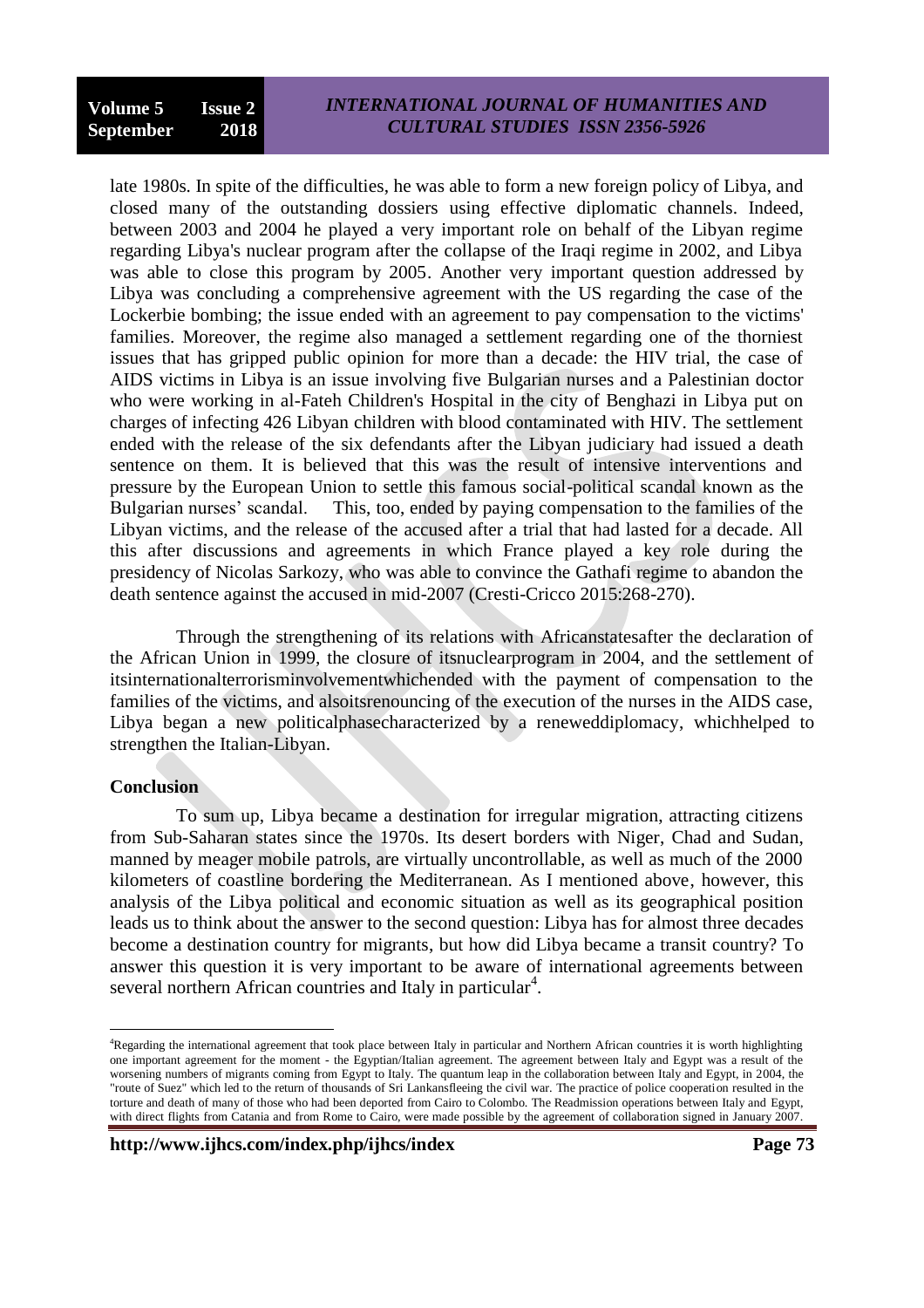#### *INTERNATIONAL JOURNAL OF HUMANITIES AND CULTURAL STUDIES ISSN 2356-5926*

However, Libya has become a transit country in order to impose its position and empower its role in the Mediterranean, and to become a link and security key factors of the region. Obviously,Gathafi's policy used the country position in order to force Europe to engage with Africa as a symmetrical partner. Of course Gaddafi did this with the collaboration of other African leaders by using the migration phenomena to control Mediterranean security as well (Pastore-Ferruccio 2007:3).

**http://www.ijhcs.com/index.php/ijhcs/index Page 74**

1

This agreed that in exchange for a few thousand sites for Egyptian workers in the units admitted annually with the flow decrees, forms of attribution of nationality, if not of personal identity and age, were to be allowed. In 2005, however, the Italian government and the Egyptian government signed a "cooperation agreement in the field of bilateral migration flows for work", in Cairo on November 28, 2005. In the text of the agreement it was expected that the two governments, in order to "effectively manage migration flows and to prevent illegal migration", undertake to facilitate the meeting between the demand and supply of migrant workers to and from Egypt. For deeper knowledge see: http://www.meltingpot.org/Italia-Egitto-Accordi-di-riammissione-e-divieti-di.html#.VU9yCSwqNzk 27.02.2016 However, the Italian Ministry of Foreign Affairs, in collaboration with the Ministry of Labor and the Ministry of Higher Education, signed several other agreements dealing with the readmission of northern Africans to countries of origin: with Morocco (1998), Tunisia (1998), Algeria (2000), and Egypt (2007).